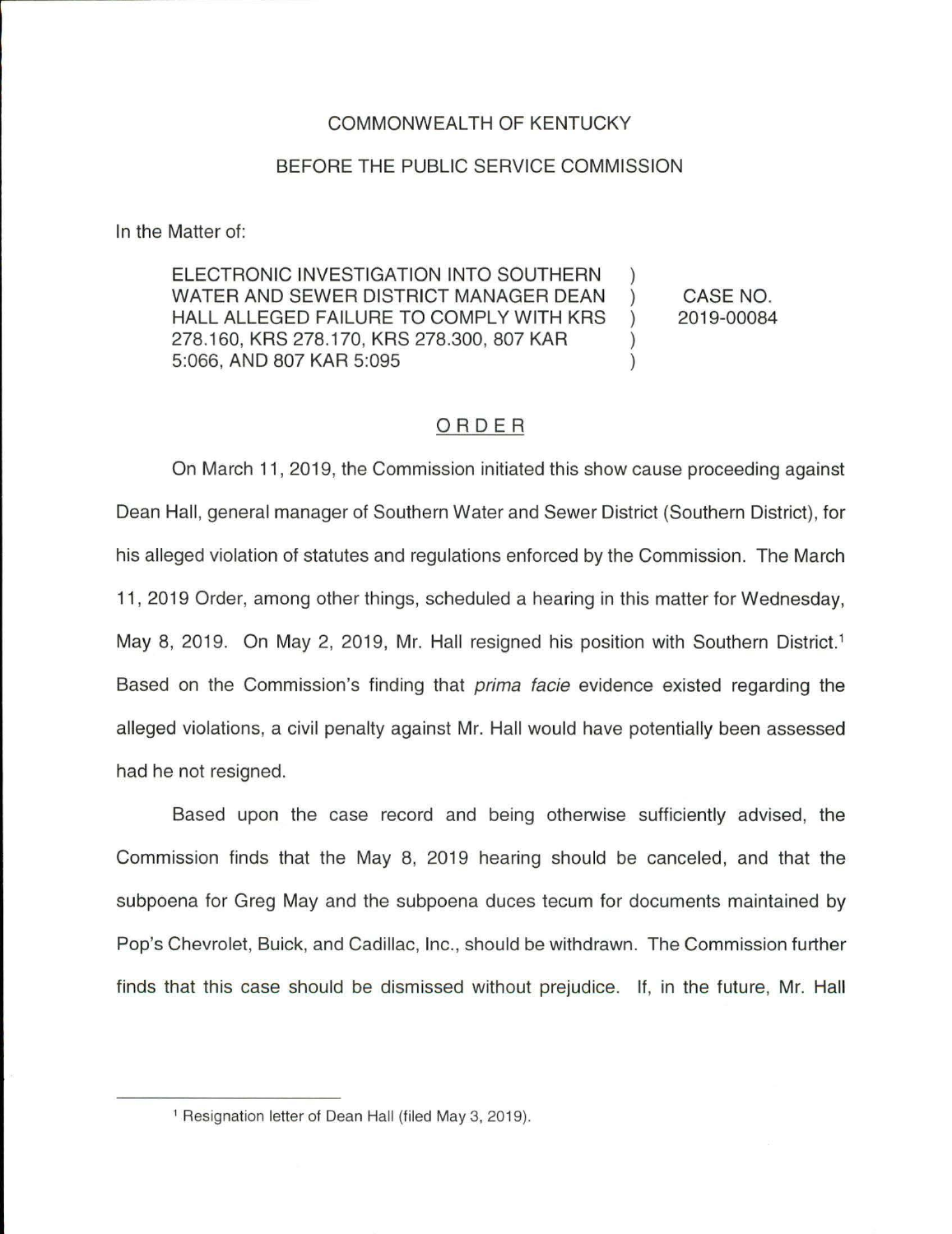accepts employment from a jurisdictional utility, the Commission may re-open an investigation into the alleged violations.

IT IS THEREFORE ORDERED that:

- 1. The May 8, 2019 hearing in this matter is canceled.
- 2. The subpoena issued for Greg May is withdrawn.
- 3. The subpoena duces tecum issued to Pop's Chevrolet, Buick, and Cadillac,

Inc., is withdrawn.

- 4. This case is dismissed without prejudice.
- 5. This case is closed and removed from the Commission's docket.

## [REMAINDER OF PAGE INTENTIONALLY LEFT BLANK]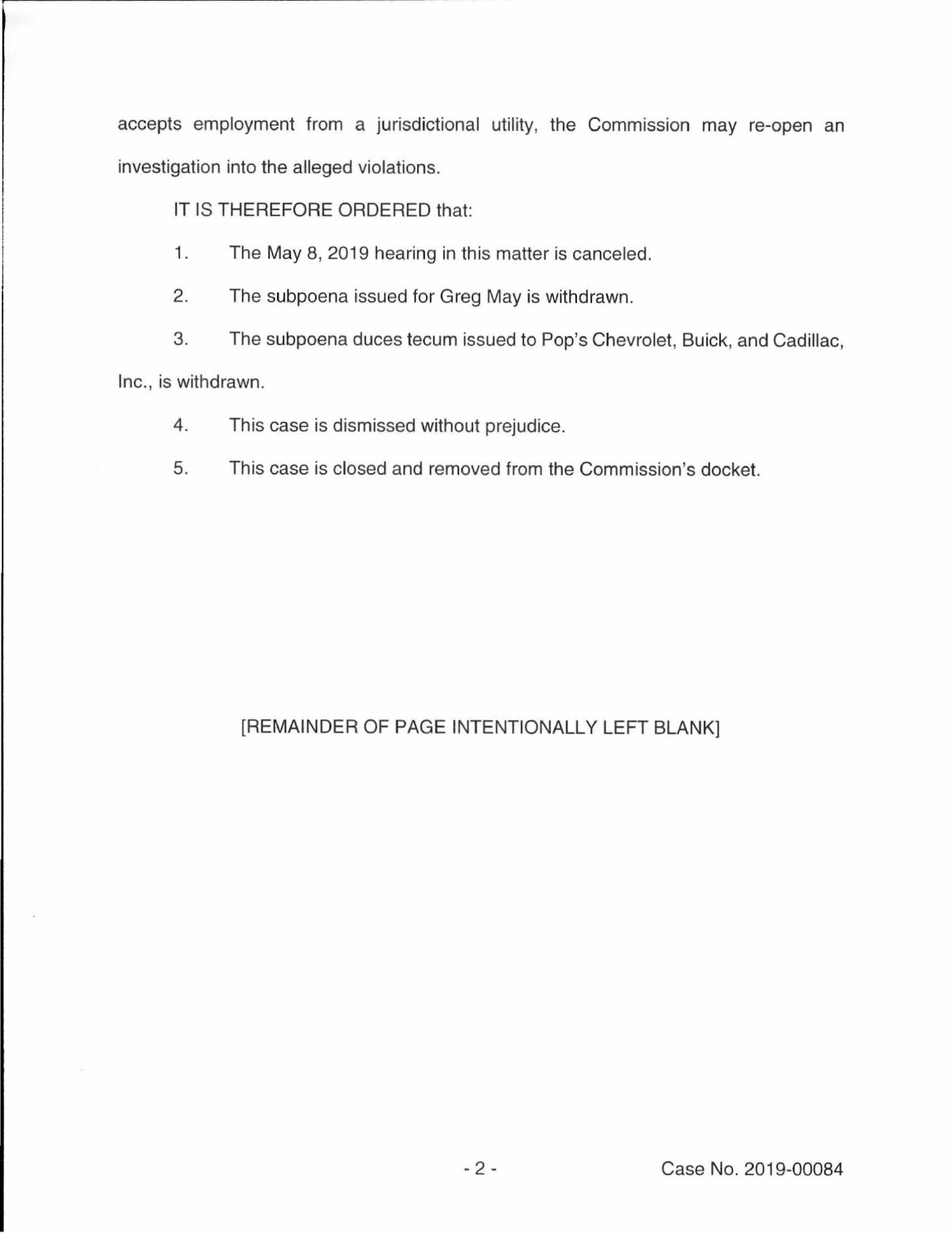By the Commission



ATTEST:

 $e$  R. Purso

Executive Director

Case No. 2019-00084